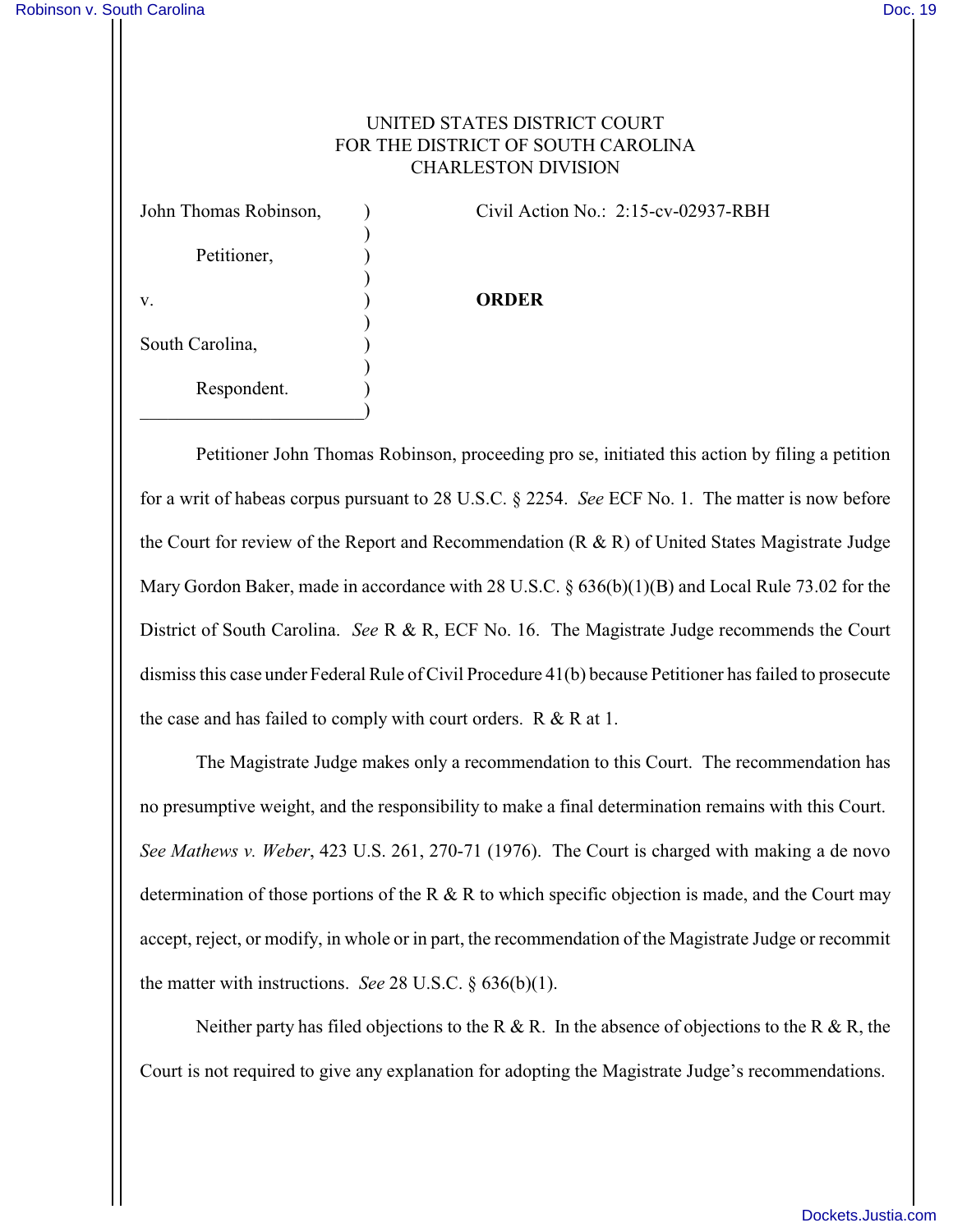*See Camby v. Davis*, 718 F.2d 198, 199 (4th Cir. 1983). The Court reviews only for clear error in the absence of an objection. *See Diamond v. Colonial Life & Acc. Ins. Co.*, 416 F.3d 310, 315 (4th Cir. 2005) (stating that "in the absence of a timely filed objection, a district court need not conduct de novo review, but instead must 'only satisfy itself that there is no clear error on the face of the record in order to accept the recommendation'" (quoting Fed. R. Civ. P. 72 advisory committee's note)).

Furthermore, a certificate of appealability will not issue absent "a substantial showing of the denial of a constitutional right." 28 U.S.C. § 2253(c)(2). When the district court denies relief on the merits, a prisoner satisfies this standard by demonstrating that reasonable jurists would find that the court's assessment of the constitutional claims is debatable or wrong. *Slack v. McDaniel*, 529 U.S. 473, 484 (2000); *see also Miller-El v. Cockrell*, 537 U.S. 322, 336-38 (2003). When the district court denies relief on procedural grounds, the prisoner must demonstrate (1) the dispositive procedural ruling is debatable and (2) the petition states a debatable claim of the denial of a constitutional right. *Slack*, 529 U.S. at 484-85. In the instant case, the Court concludes that Petitioner has failed to make the requisite showing of "the denial of a constitutional right."

After a thorough review of the record in this case, the Court finds no clear error. Accordingly, the Court adopts and incorporates by reference the R & R [ECF No. 16] of the Magistrate Judge. **IT IS THEREFORE ORDERED** that this case is **DISMISSED WITH PREJUDICE** for failure to prosecute and for failure to complywith court orders, pursuant to Federal Rule of Civil Procedure 41(b), and that Respondent's motion for summary judgment [ECF No. 11] is **DENIED AS MOOT. IT IS FURTHER ORDERED** that a certificate of appealability is **DENIED** because Petitioner has not made "a substantial showing of the denial of a constitutional right" under  $28 \text{ U.S.C. } § 2253(c)(2)$ .

**IT IS SO ORDERED.**